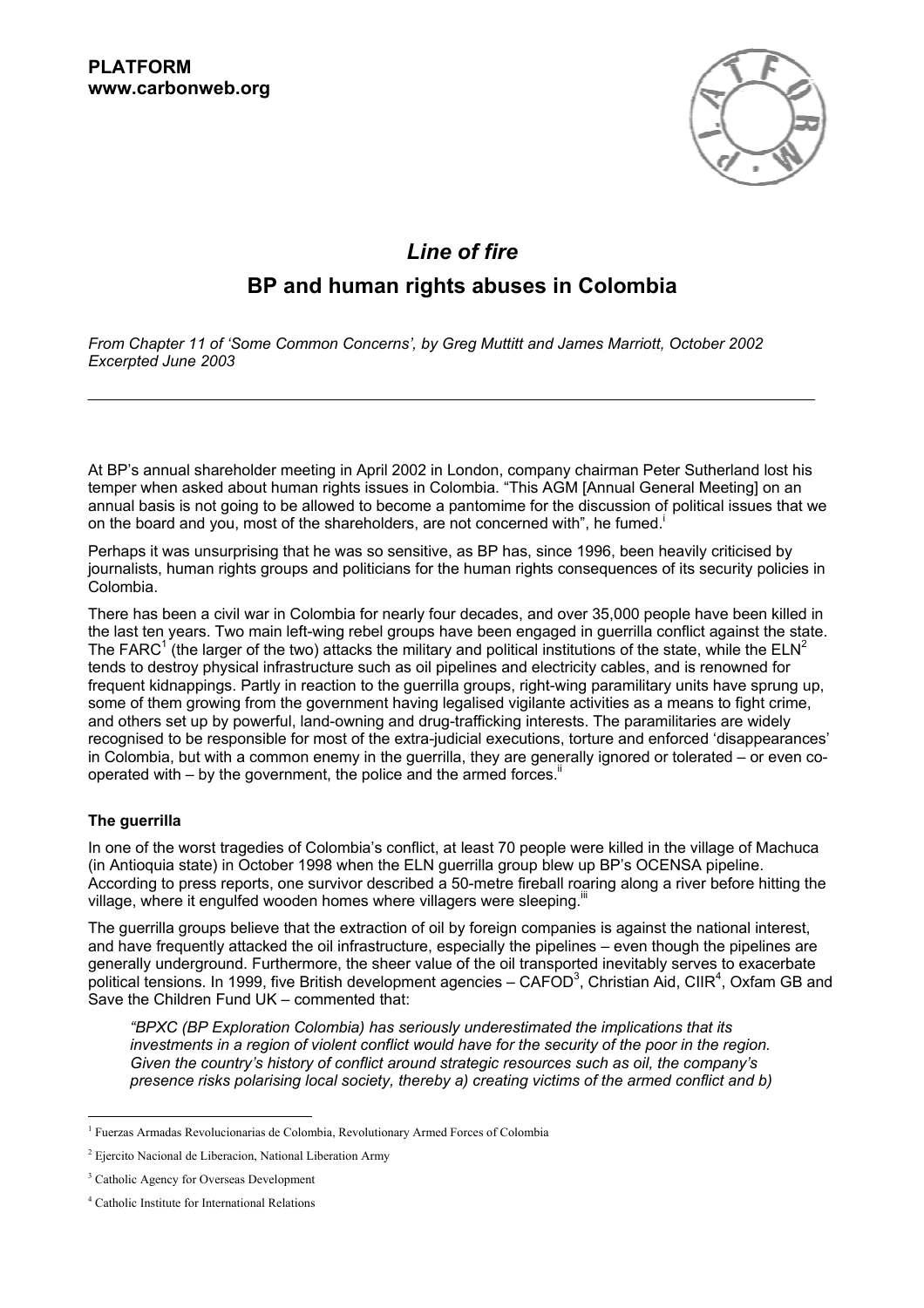

*contributing to increasing poverty, as a result of disputes over distribution of revenues, however unwittingly.*<sup> $i$ v</sup>

It remains open to question whether BP was quite so ignorant of the impact of pumping US\$ 7 million worth of crude oil per day<sup>v</sup> through such a politically volatile region. When OCENSA was built, Colombia's other major pipeline – run by Occidental Petroleum – had been in existence for nine years (since 1986) and had a reputation for being frequently attacked by the guerrilla groups.

Thomas G Finck, chairman and CEO of BP's pipeline partner, Dallas-based Triton Energy, seemed to know what was likely to happen. He commented during the construction of the OCENSA pipeline that the companies had built excess capacity and backup systems into the production plan and pipeline – allowing any damage to the line to be repaired without much disruption to the flow. "What people don't realize is that as many times as the Occidental line has been attacked, other than polluting the environment it really hasn't affected their operations significantly", Finck explained. Vi

#### **The paramilitaries**

The right-wing paramilitary groups have been responsible for numerous assassinations and massacres in Colombia. Their main target is anyone who sympathises with the guerrillas, but by extension this stretches to anyone who criticises the government, the paramilitaries or the oil companies. As a result, numerous trade unionists, environmental campaigners and community activists who have criticised BP and the other oil companies have been murdered.

On 13th April 1995, for example, Carlos Mesías Arriguí Cerquera and Gabriel Federico Ascencio, two peasant activists, were shot dead by gunmen in Arriguí Cerguera's residence and shop in Yopal. The assassins fled on a motorcycle that had no licence plates and have not been caught. Arriguí Cerquera was president of the Asociacion Departamental de Usuarios Campesinos (ADUC - smallholders association) in Casanare, and leader of a work stoppage protest in El Morro against BP in January 1994. Vii

The Colombia Solidarity Campaign reports that in 1997, farmer Eliodoro Torres and his nephew were murdered. Torres had sold part of his land to BP for a production facility, and then later complained that the constant flaring of gas was preventing his cattle from breeding. After his assassination, his widow took up the case with the oil companies, and her son was later assassinated. In a subsequent legal case that she lost, the local court did not even allow her to give evidence.  $v^{\text{init}}$ 

The British ITV television documentary programme *World in Action* was told by Gabriel Narvaez, an adviser to the El Morro Association, a community group in the oil region, that "to speak against the large state programmes, or those of the multinationals, is an act of suicide. It is almost like condemning oneself to .<br>death."<sup>ix</sup>

In none of these three cases is there a suggestion that BP is directly responsible, even though the paramilitaries seem to have believed they were acting in BP's interest. BP's responsibility lies rather in its decision to invest in a region where it should have known its presence would exacerbate the violent conflict.

In other cases there have been accusations of greater knowledge of paramilitary activities, and even involvement, by BP.

A BBC2 television documentary in 1997 alleged that ex-Colonel Fabiano Augusto Bejarano Bernal participated in paramilitary activities, including human rights violations, while working for BP as a security officer. The company dismissed Bejarano in November 1996.<sup>x</sup>

BPís private security firm, Defence Systems Colombia (*see* below), contracted since 1992 to coordinate the defence of BP facilities and staff with Colombian army and police, employed former Colombian army commander General Hernan Guzman Rodriguez, whose name appears in the 1995 report on *State Terrorism in Colombia* produced by international and Colombian human rights lawyers, including Pax Christi and the World Organisation Against Torture. The report says that there is "abundant evidence and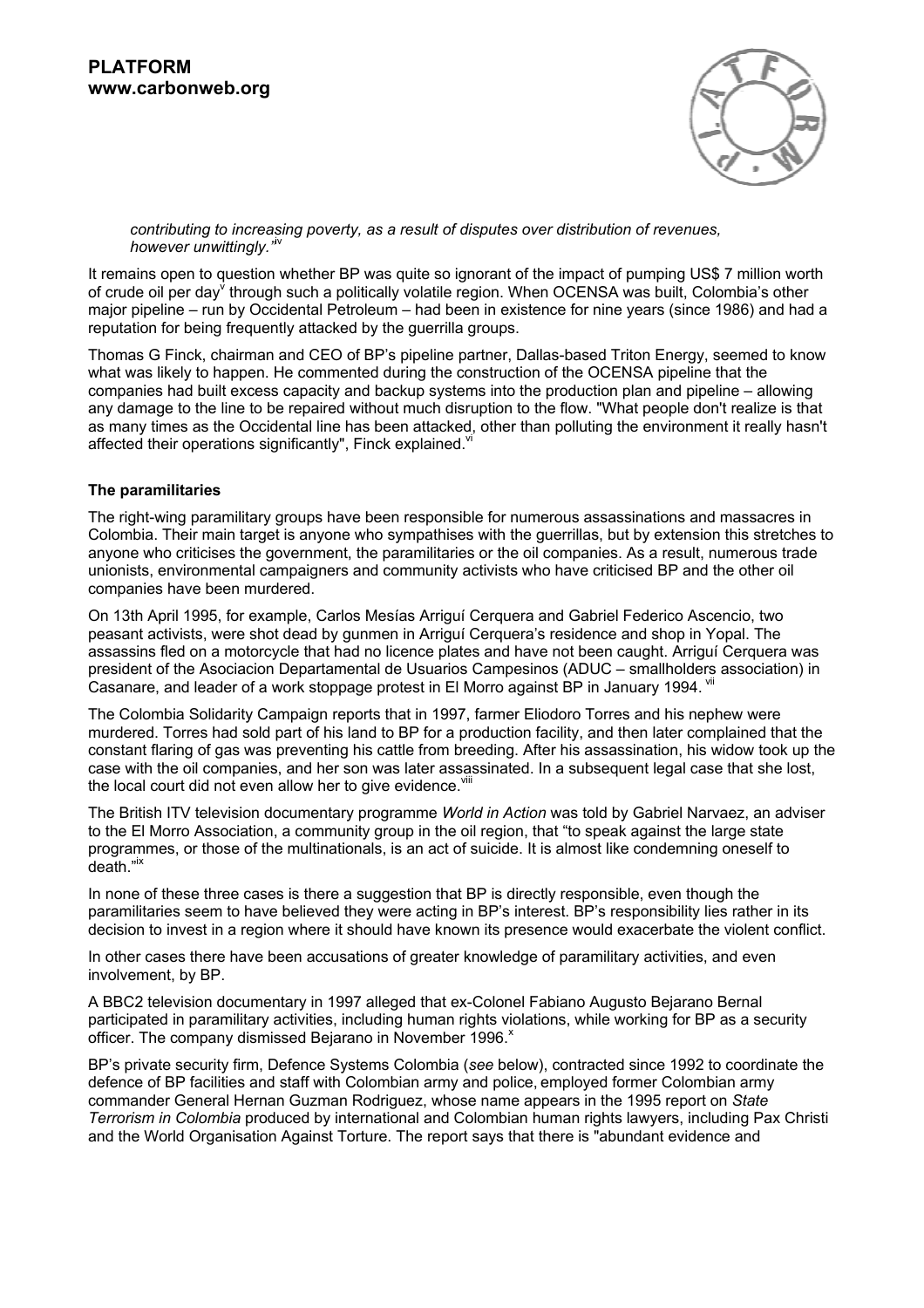

testimony" linking Guzman to the paramilitary group MAS,<sup>5</sup> which is responsible for 149 murders from 1987 to 1990. Guzman denies these allegations.<sup>xi</sup>

#### **The army**

Oil companies operating in Colombia are required by the Colombian government to pay a US\$ 1 per barrel 'war tax<sup>'</sup> to help finance army and police protection of oil facilities.<sup>xii</sup> According to journalists who investigated the case, in 1995, BP signed three-year collaborative agreements with the Colombian Defense Ministry, worth US\$ 11.6 million, of which BP would provide \$2.2 million.<sup>xiii</sup> on top of the mandatory 'war tax'.

Much of BP's payment was spent on the XVI (16<sup>th</sup>) Brigade, an army unit assigned specifically to protect BP's oil installations. BP provided the NGO Human Rights Watch with a copy of the agreement. The agreement called for BP to provide security and communications equipment, administration materials, "information," engineering and health services, helicopter time and land transport. xiv

According to British journalists Michael Sean Gillard and Melissa Jones,

*ìThe army brings to Casanare a US-designed counter-insurgency strategy of dirty war, known locally as "quitarle agua al pez" or draining the fish tank. Instead of fighting the guerrillas, the army and pro-government paramilitary death squads target people they consider*  sympathisers.<sup>"<sup>*xv*</sup></sup>

In 1995, residents of the village of El Morro set up a roadblock to demand compensation for damage to an access road by BP lorries. According to British national newspaper, *The Guardian*, the brigade commander protecting BP claimed that the blockade was guerrilla-inspired and unleashed a crackdown against its organisers. Two of the blockade leaders were assassinated and others were threatened. Government human rights lawyers investigated the killings and reported that BP's military protectors were "out of control".<sup>xvi</sup>

On 3rd June 1996, Marcos Mendoza was shot dead in his home, allegedly by the Guías de Casanare Battalion of the Colombian army. Mendoza had earlier participated in a work stoppage in protest against BP.<sup>xvii</sup> Three months later, in September 1996, a protest against BP took place at Tauramena. Security forces were called in to tackle the protest, and a photographer covering it was killed.<sup>xviii</sup>

In September 1996, Member of the European Parliament Richard Howitt was part of a European Parliament delegation to Colombia. While there, he was handed an unpublished report, written in July 1995, by a commission including the Presidentís human rights adviser, the Attorney General and the Ombudsman, which accused BP of gross human rights violations.

The report alleged that oil companies handed photos and videos of local protesters near its Casanare oilfields to the army, which released their names. Many protesters were later assassinated, kidnapped or beaten by the army or, more often, by paramilitary groups. According to journalists who saw the report, an army colonel described in it how valuable the army found oil companies' security systems and how videotapes recorded by the oil companies at community meetings were used by military intelligence. He explicitly mentioned BP in a taped testimony to government lawyers on the Commission as one of the companies who shared such information with the military. xix

BP has always strongly denied this sharing of information and even claimed in 1997 that the colonel had written to them, denying that he had named BP, but the company has refused to make copies of this supposed letter available when quizzed by journalists. BP has also claimed to be exonerated by an investigation by the Colombian Public Prosecutor's office<sup>6</sup> into the allegations, published in 1998. In fact, the investigation was closed because of lack of evidence, even though it did not interview the colonel, or the authors of the 1995 report given to Howitt. According to *The Observer*, this prompted several NGOs including Amnesty International to complain that the issue had not been properly investigated. The investigation did, however, find in the XVI (16th) Brigade's files 18 irregular payments by BP totalling US\$

l <sup>5</sup> Muerte a Secuestradores, Death to Kidnappers

<sup>6</sup> La Fiscalia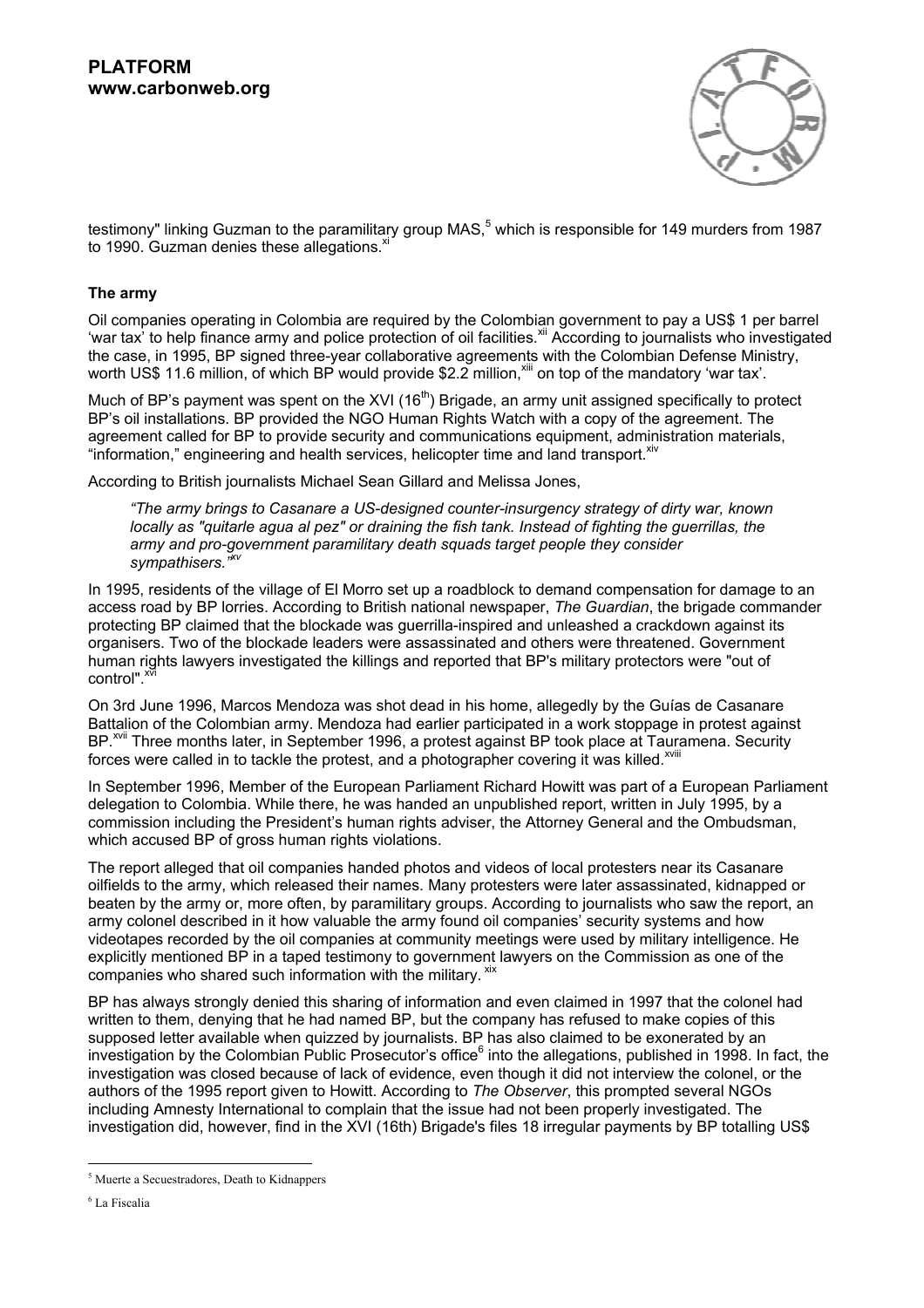

312,000 between May 1996 and August 2001. BP had told the investigation that this was for "extras", including "intelligence work".<sup>xx</sup>

A joint investigation by the British *Guardian* and Colombian *El Espectador* newspapers, published in October 1998, concluded that:

 In May 1997, BP provided 60 pairs of restricted night-vision goggles to the notorious XIV (14th) Brigade, which operates in Segovia, through which the OCENSA pipeline passes. In previous incidents in Segovia (not connected with the oil industry), evidence had implicated the XIV(14<sup>th</sup>) Brigade in the massacre in 1988 of 43 men, women and children, and in April 1996 of a further 14 people.

 Between July 1996 and February 1997, BP and OCENSA discussed supplying the Brigade with armoured attack helicopters, the "anti-guerrilla special weaponry and ammo", small robotic spy planes (drones) and secure communications equipment.

Following intense public criticism, BP attempted to distance itself from responsibility for the armyís human rights abuses. In June 1998, it renegotiated its contracts such that payments for security would be made to the state-owned Ecopetrol as a conduit to the Defense Ministry, instead of directly from the companies to the  $armv.<sup>xx</sup>$ 

#### **The private security firm**

In June 1996, BP contracted private security company Defence Systems Colombia (DSC) to protect its sites. But journalists found that DSC was being used to train the police (who were assigned to protect the oil facilities) in counter-guerrilla tactics, such as lethal-weapons handling, sniper fire and close-quarter combat (rather than simply defensive operations for the BP sites). xxii A former security adviser to DSC, who had previously worked for BP in Colombia, told ITV's *World in Action* programme:

*"The police are now being trained in military subjects. They are getting more involved with patrolling activities that are the normal requirements of an infantry unit, which is definitely being seen by the population as another military force in the area. The people are scared to death, you can see it on their faces as you go through the villages, you see them, no one is smiling. You see people watching every move you make, you can feel the tenseness in the air."* xxiii

The 1998 investigation by *The Guardian* and *El Espectador* newspapers interviewed someone who worked for DSC as part of a 35-strong team of former Colombian officers. He revealed his own involvement in a spying operation targeting perceived guerrillas and "subversives" in communities in and around the pipeline. OCENSA security staff, he says, work as civilians in local communities. His job was to nurture informants in the local community, to find out about union and community leaders, and to attend and monitor community meetings. The informants were paid from a secret fund at OCENSA's security department. He added that the information is regularly shared with the Colombian defence ministry and local army brigade. XXIV

BP now admits that DSC trainers wear police uniforms on the oil installation sites but denies it is providing lethal military training to the police.

The investigation also found that Silver Shadow, an Israeli security company contracted to OCENSA, had offered "a state-of-the-art investigation-intelligence and psychological warfare 18-day seminar", tailored "to suit OCENSA/BP special requirements" along the pipeline. BP and Silver Shadow discussed using former Israeli intelligence officers to train OCENSA security staff in interrogation, intelligence collection, targeting and running informants in the field, preparation of intelligence files and investigation of private individuals.

BP reacted to *The Guardianís* investigation by sacking its chief security officer, Roger Brown, and asking DSC to conduct an internal inquiry<sup>xxvi</sup>. MEP Richard Howitt commented:

*"What they are seeking to do is to minimise public attention of this problem by the sacking of Mr Brown and individualising the impact of the allegations against them. They are trying to say it's only one bad apple, when my research has shown that there's a pattern of threats and*  abuse against people who speak out against BP in Colombia.<sup>"</sup>

Roger Brown was moved to Venezuela where he later started working for BP again.<sup>xxviii</sup>